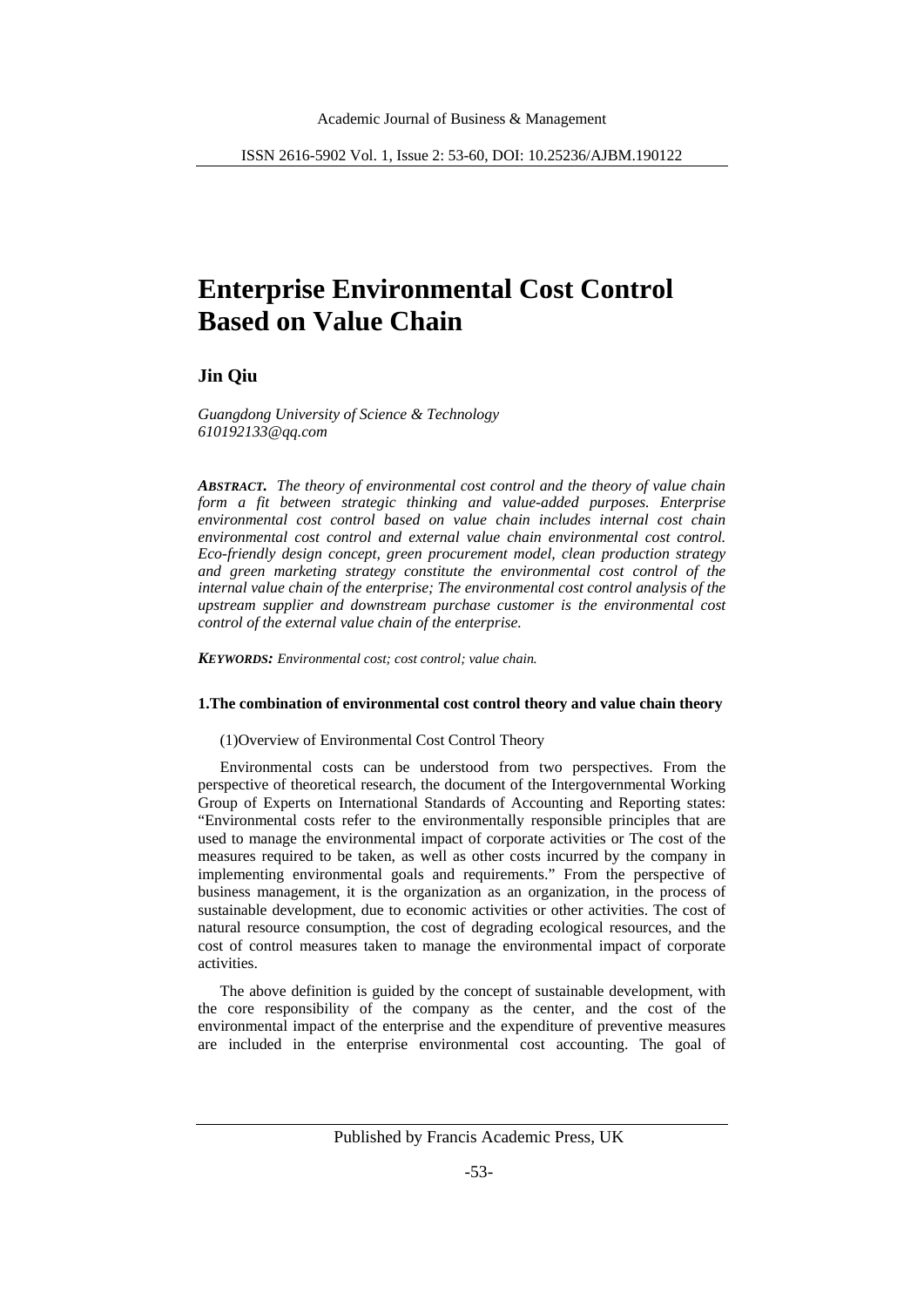environmental cost control is to manage the activities of the enterprise. The impact and the requirements to be met by the implementation of environmental objectives.

The traditional theory of corporate environmental cost control. From the perspective of the overall strategic management of the enterprise, the traditional environmental cost control theory focuses on cost accounting, focusing on the analysis of financial statements and cost statements, while the main purpose of environmental cost management is to save within a certain range. Reduce the cost to a lesser extent, but lack attention.

The problems arising from the environmental cost control of traditional enterprises in China can be analyzed from the macro and micro levels. At the macro level, if the government's supervision is not strong, governments at all levels pay less attention to environmental pollution issues; lack of relevant laws and regulations to ensure the smooth implementation of environmental cost control, resulting in poor controllability at the accounting level; The theoretical study of environmental cost control is inconsistent with the actual needs of enterprises, making the actual operation of environmental cost accounting random. At the micro level, for example, most enterprises lack a unified thinking and strategic vision in management; they have a terminal governance idea and the environmental cost control method is backward.

#### (2)Value chain theory

The meaning of value chain theory. Professor Michael Porter pointed out in the famous book "Competitive Strategy": The value chain is a combination of various activities of a company in a specific industry, and it is represented by a collection of value creation activities. These activities are divided into two categories: "basic activities" and "assisted activities". "Basic activities" include internal logistics, operations production, external logistics, marketing and services, etc. "Auxiliary activities"Include enterprise infrastructure, human resource management, technology development and procurement. The value chain lists total value, value activity, and profit. Value activities are the material and technologically distinct activities that companies engage in. They are the cornerstone of companies creating products that are valuable to buyers. Profit is the difference between the total value and the total cost of engaging in various activities.

The application of value chain theory in modern enterprises. Chinese scholar Yan Dawu proposed that the application of modern enterprise to value chain theory should be constructed from two aspects: time and space.

The specific contents of the enterprise cost management model based on value chain are as follows: First, use the vertical value chain analysis method and the horizontal value chain analysis method to set the target cost; second, conduct internal value chain analysis and implement operation cost control; third, prepare cost accounting Report; Fourth, performance appraisal and continuous improvement, optimizing the value chain. This paper will draw on the viewpoint of Prof. Da Dawu to analyze the enterprise environmental cost control model based on value chain theory.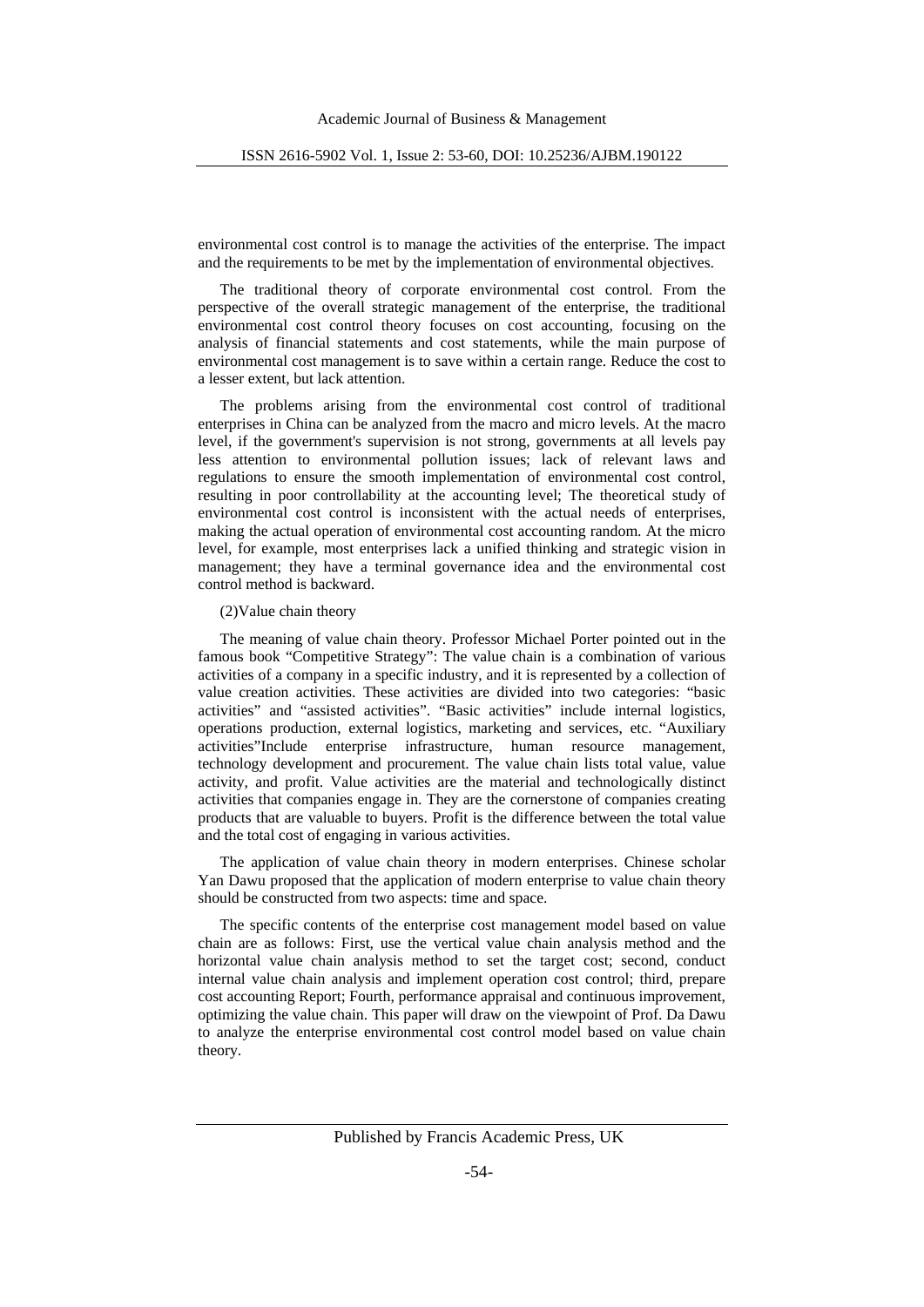(3)The point of convergence between environmental cost control theory and value chain theory

Analysis of the convergence of environmental cost control theory and value chain theory. ① Strategic and intellectual fit. Managed on a value chain basis, the vision can be extended to the supplier, and then extended to the purchaser to the end customer. This value chain-based management better coordinates the relationship between the company and upstream and downstream enterprises, enabling them to achieve long-term strategic development. Corporate environmental cost control is based on a sustainable development strategy and is part of strategic cost management. Both analyze the problem from a strategic perspective. ②Value-added purpose fit. An important step in the process of value chain analysis is to identify the value-added activities and non-value-added activities of enterprises, and then eliminate the value-added activities and increase the value of enterprises. The environmental cost control of enterprises is also based on the value-added of enterprise value, and the two form a fit.

# **2.Enterprise Environmental Cost Control Based on Internal Value Chain**

The internal value chain operation of an enterprise is the main activity and supporting activities for producing valuable products or services for customers within the enterprise. As mentioned above, the company's internal value activities include internal logistics, production operations, external logistics, market development and sales activities, and service delivery. It can be grouped into four phases, namely, the R&D phase, the procurement phase, and the production phase. And marketing stage.

(1)Environmental cost control analysis during the research and development phase

Traditional R&D design concept. The traditional R&D design concept of the enterprise meets the needs of customers and solves the difficulties of customers. It rarely takes into account the production of subsequent auxiliary products and the loss of resources and energy after the products enter the social environment and the pollution caused by the products themselves

Eco-friendly design concept. The R&D design phase is the beginning of environmental cost control in the internal value chain of the enterprise, and it is the key to environmental cost control. The focus of enterprise R&D design should be on designing products that balance the environmental costs of the enterprise with the overall social environment and the economic interests of the enterprise; it can also provide a good start for environmental cost management in the future stages of the internal value chain, and Can carry out the integration planning of the entire chain. The company's new eco-friendly design concept mainly includes the following aspects: ①Reduce the use of energy resources and improve the efficiency of use. Environmentally friendly product design can reduce the consumption rate of raw materials and improve the efficiency of raw materials. ②Improve the production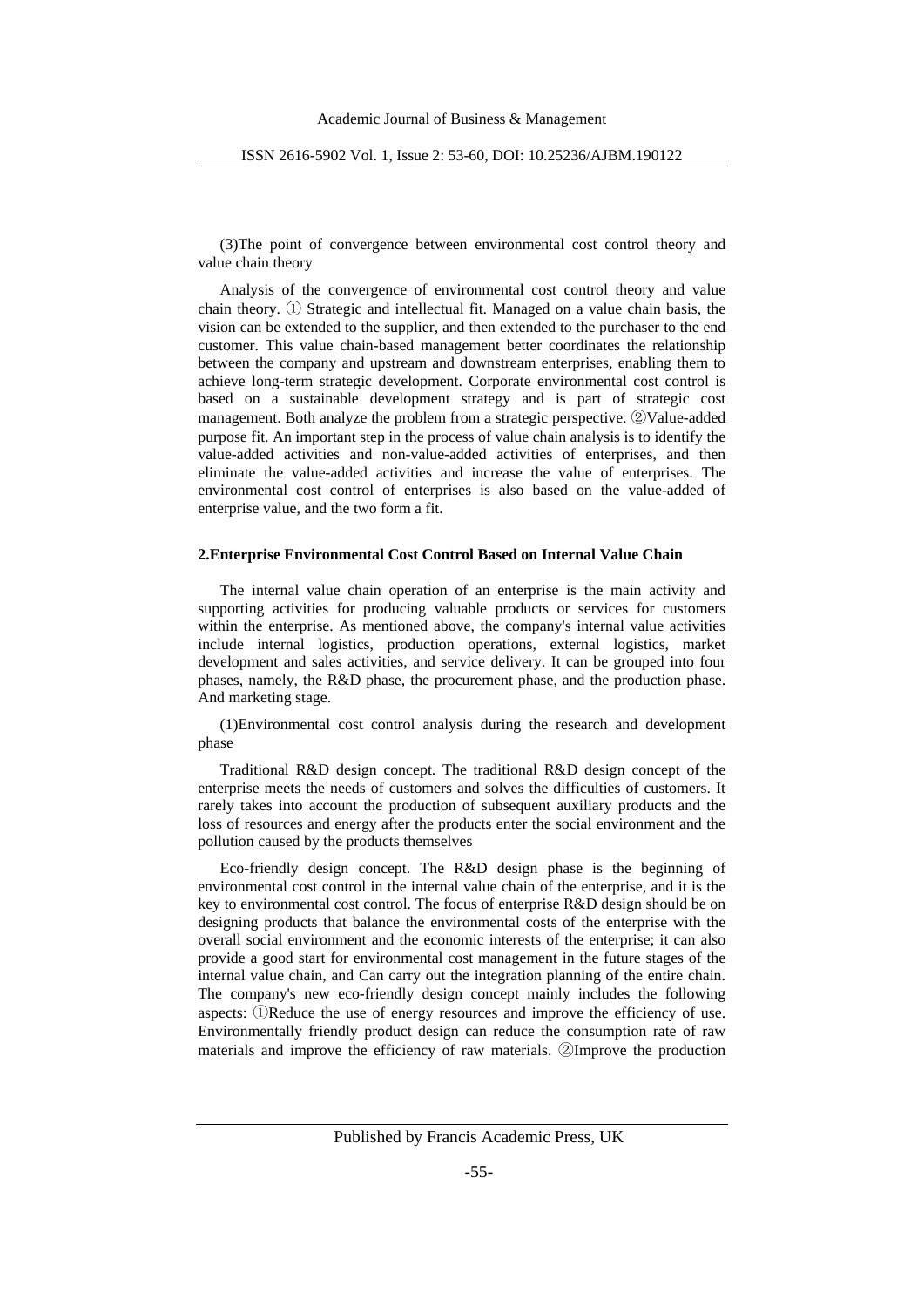skill level of the products. The eco-friendly design concept continually improves production technology to reduce the environmental impact of business operations. The main measures include reducing the rate of auxiliary materials and energy resources, and minimizing the rate of waste discharge. ③Extend the life cycle of the product. The life cycle of the product can be extended by taking measures such as delaying the time when the product enters the waste disposal stage, improving the utilization efficiency of the product, and delaying the time for the user to purchase the substitute product. ④Optimize and upgrade the product recycling system. When the consumer completes the consumption purpose of the product, it enters the recycling process. Optimization of the product recycling system refers to the recycling and recycling of product parts with reusable value and environmentally friendly disposal of waste.

(2)Environmental cost control analysis during the procurement phase

Traditional procurement model. The purpose of the company's procurement of materials is to meet the needs of the company's product production and internal consumption. Under the traditional procurement method, the purchasing department will focus on whether the purchased materials can meet the needs of product production to the greatest extent, and whether the price of purchased materials can be accepted by enterprises.

The shortcomings of traditional enterprise procurement mode in environmental cost regulation are as follows:① Material procurement and material management are self-contained, lacking supervision and coordination between each other, and there is no unified regulation and standard constraints on environmental cost control. ② The procurement department has poor coordination with upstream suppliers, and rarely involves activities such as business information sharing. ③ For the environmental cost problems arising in the procurement process, no prior monitoring is performed, but the method of post-event control is adopted.

Green procurement model. The green procurement model mainly includes the following contents: (1) The procurement department and the product R&D and design department, the production department and the marketing department carry out deeper exchanges and cooperation; (2) Reduce the proportion of procurement of raw materials that are complicated in the procurement process and have serious pollution to the ecological environment. (3) Improve the recycling rate of purchased raw materials, thereby reducing the recurring purchase cost of recyclable raw materials and components; (4) Strengthening the prior control of raw materials and resource procurement, thereby reducing the environmental cost of environmental management at the end of the enterprise.

The green procurement model is often regarded as a procurement model with high cost and expenditure. However, from the perspective of strategic planning, the company adopts a green procurement strategy suitable for its own situation in the procurement stage, which can help enterprises to plan the environmental cost of the entire value chain. Expenditure, so that it is reduced to a minimum within a reasonable range.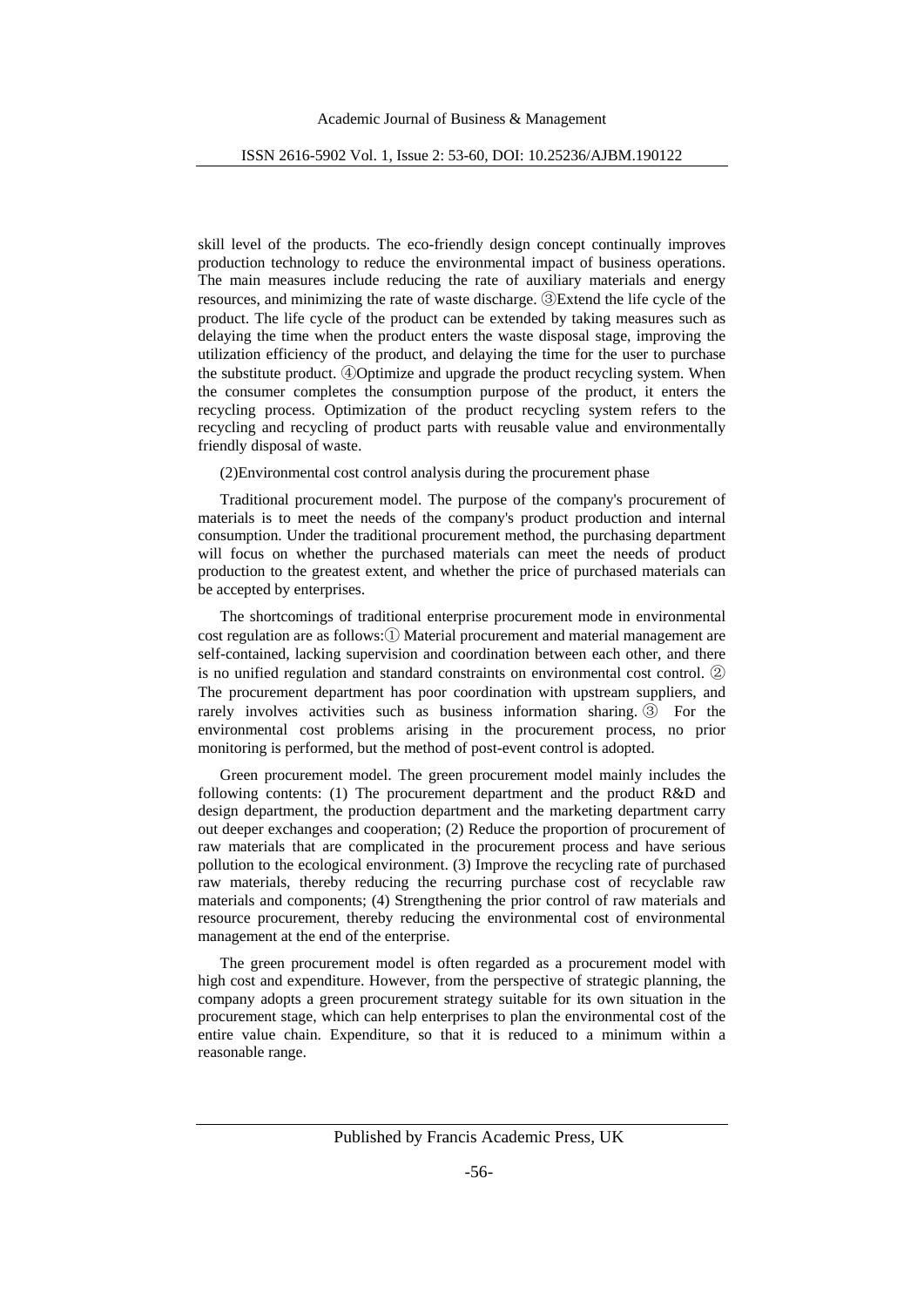#### (3)Environmental cost control analysis in the production stage

Traditional production methods. China's current use of "high mining, low utilization, high emissions" extensive production methods, which not only caused huge waste of resources, energy and environmental pollution, but also directly affect and constrain the sustained and healthy development of the economy.

Clean production strategy. Cleaner production strategies can help increase the conversion of raw materials into products, increase the recycling rate of waste and reduce the emission of environmental pollutants within a certain range. The clean production strategy includes the following three aspects: ① Improve the product production framework. Reasonable use of raw materials and energy required for production, reducing unnecessary consumption; the harm to users caused by the product after being put into use and the pollution of the ecological environment can be reduced to a minimum level that can be controlled. ②Adopt advanced production technology. Enterprises need to improve the production technology level of their products, eliminate obsolete equipment, and improve the utilization rate of raw materials and resources as much as possible in every stage of the production stage, and minimize the environmental damage caused by emissions in this stage. ③A closed loop that achieves production. Enterprises need to recycle raw materials and resources, so that these materials can be returned to the production operations of enterprises after special procedures, thus forming a closed loop of production and reducing the level of waste emissions to the bottom.

(4)Environmental cost control analysis in the marketing stage

Traditional marketing methods. At present, most of China's marketing methods are still focused on stimulating consumers' shopping needs, and the main marketing strategy is to stimulate consumers to increase the number of purchased products.

Green marketing strategy. The green marketing strategy refers to the enterprise's marketing process of protecting the ecological environment, reducing waste emissions, and efficiently utilizing resources and energy while meeting customer requirements and obtaining sufficient economic benefits, so as to achieve sustainable development of enterprises and society. . The following is a combination of the "4P" theory in marketing to analyze the green marketing strategy of the enterprise: ① Producing green and environmentally friendly products. The production of environmentally friendly products should follow the ecological concept of the R&D design stage. The production should be in accordance with the clean production process, while constantly innovating the production techniques and equipment to meet the international standards of green products. ②Formulate the appropriate price for green products. The consumer groups of environmentallyfriendly green products should be ordinary mass consumers. In order to stimulate the enthusiasm of more consumers, companies should make the positioning of products more beautiful, cheap, and pollution-free. ③Develop unique marketing channels for green products. When exploring the sales channels of green products, it is necessary to consider the eco-environmental awareness of the sales enterprises in the downstream value chain, and choose to establish cooperative relationships with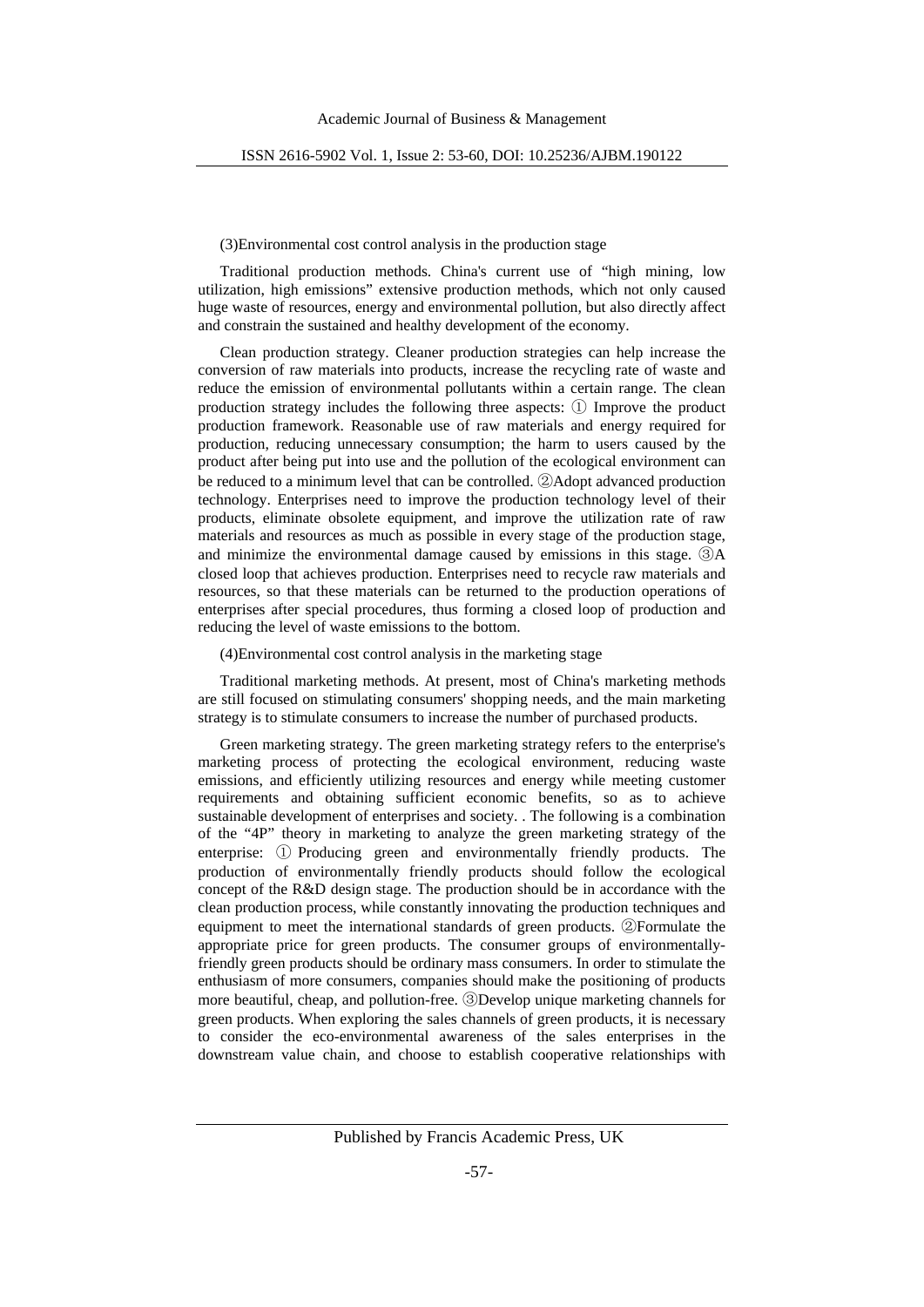downstream sales enterprises with strong social responsibility and high consumer recognition.④Promote green product promotion activities. The focus of green product promotion activities should be on disseminating the green environmental protection concept contained in the products, establishing the image of the company's concern for environmental protection, and satisfying consumers' demand for environmentally friendly and pollution-free products, so as to increase the market share of the products.

#### **3.Enterprise Environmental Cost Control Based on External Value Chain**

The external value chain of an enterprise refers to the value activities of external actors that are closely related to the enterprise, including the supplier value chain (also known as the upstream value chain) and the purchase customer value chain (also known as the downstream value chain).

(1)Analysis of Environmental Cost Control in the Upstream Value Chain

Upstream value chain. Through the procurement activities, the company realizes the connection between the internal value chain and the upstream suppliers in the external value chain. Upstream suppliers provide enterprises with materials such as raw materials, resources and energy, as well as goods packaging and transportation services.

The quality, price and environmental standards of the raw materials exported by the suppliers in the upstream value chain to the enterprise have an important impact on the accumulation of environmental costs of the enterprise; at the same time, the product development level, production process level and equipment of the supplier The degree of renewal and the environmental protection concept of the company will also have an important impact on the environmental cost of the enterprise. Therefore, the choice of upstream suppliers is an effective management tool for enterprises to regulate environmental costs and reduce environmental hazards.

Upstream value chain environmental cost control measures. ① Rate upstream suppliers to create classified files. The upstream suppliers will be scored and classified according to the standards of their product technology research and development, production process level, equipment replacement level, and enterprise development potential. Product technology research and development level includes new technology research and development rate, green environmental technology research and development investment status; enterprise development potential includes supplier market share in the same industry, enterprise's strategic planning for green product production, and the company's own economic benefits. By using these indicators to rank suppliers, different strategies are adopted for different levels of suppliers, giving different degrees of attention. ② Conducting technical exchanges with upstream suppliers to achieve mutual benefits. The supplier is the provider of the raw materials needed for the production of the product. The enterprise is the designer of the product and the executor of the production.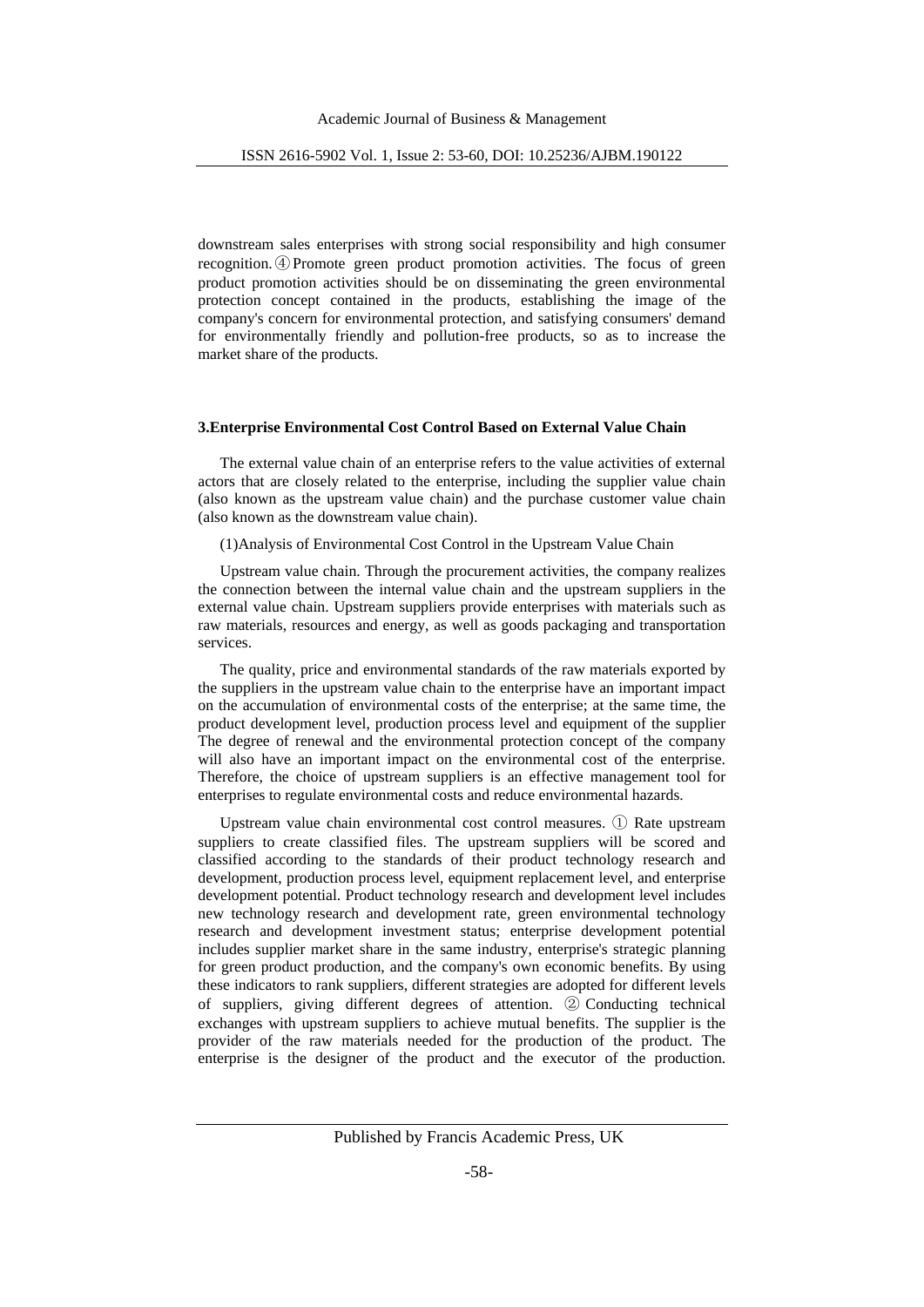Therefore, the company cooperates with the upstream supplier on the production of the product, which helps the enterprise to plan the product as a whole. Design, coordinating environmental costs from a global perspective.

Enterprises can establish cooperative business relationships with upstream suppliers that work closely with themselves, and negotiate their own requirements for quality, quality and environmental compliance with upstream suppliers. At the same time, jointly develop technologies to control environmental costs of products. method. This is conducive to achieving a win-win situation for suppliers and manufacturers. On the one hand, suppliers can purposely produce and provide the products customers need, efficiently meet the needs of customers, reduce unnecessary production costs, and achieve both economic and social benefits. On the other hand, companies can accurately obtain the raw materials they need and regulate environmental costs from the initial stage of production, while reducing the environmental costs required for end-of-pipe treatment due to waste discharge, and establishing a green image of the company's products.

(2)Analysis of environmental cost control in downstream value chain

Downstream value chain. Through marketing activities, enterprises realize the connection between the internal value chain of the enterprise and the downstream purchase customers in the external value chain. Downstream purchase customers mainly include dealers and consumers. Cooperation with downstream purchase customers is not only related to the positioning of enterprise products in the minds of consumers, but also related to the recycling and recycling of waste resources in the process of product use and consumption.

The downstream purchase customers of the external value chain mainly affect the environmental cost of the enterprise through the following two aspects: First, the customers in the downstream value chain purchase the enterprise products, but the responsibility for the disposal of the waste generated after the end of the product's service life usually needs to be produced by the product. The enterprise bears, so the environmental cost generated downstream of the value chain becomes one of the components of the overall environmental cost of the enterprise. Second, the role of the downstream value chain in the economic benefits of enterprises also affects the regulation of corporate environmental costs. If the company can effectively recycle the waste generated in the downstream of the value chain and re-invest the waste into the production process, it can achieve a closed loop of production, thereby reducing the environmental cost of the enterprise. This not only protects the ecological environment benefits, but also increases the economic benefits of the enterprise. Therefore, the choice of downstream purchase customers is the key to the successful implementation of the green marketing strategy and the overall optimization of the value chain.

Downstream value chain environmental cost control measures. (1) Dealer link. The products of the enterprise must first pass through the dealer link in order to reach the consumers. Compared with production companies, dealers are closer to consumers and better understand the needs of consumers. Today, with the concept of green consumption becoming more and more popular, companies need dealers to